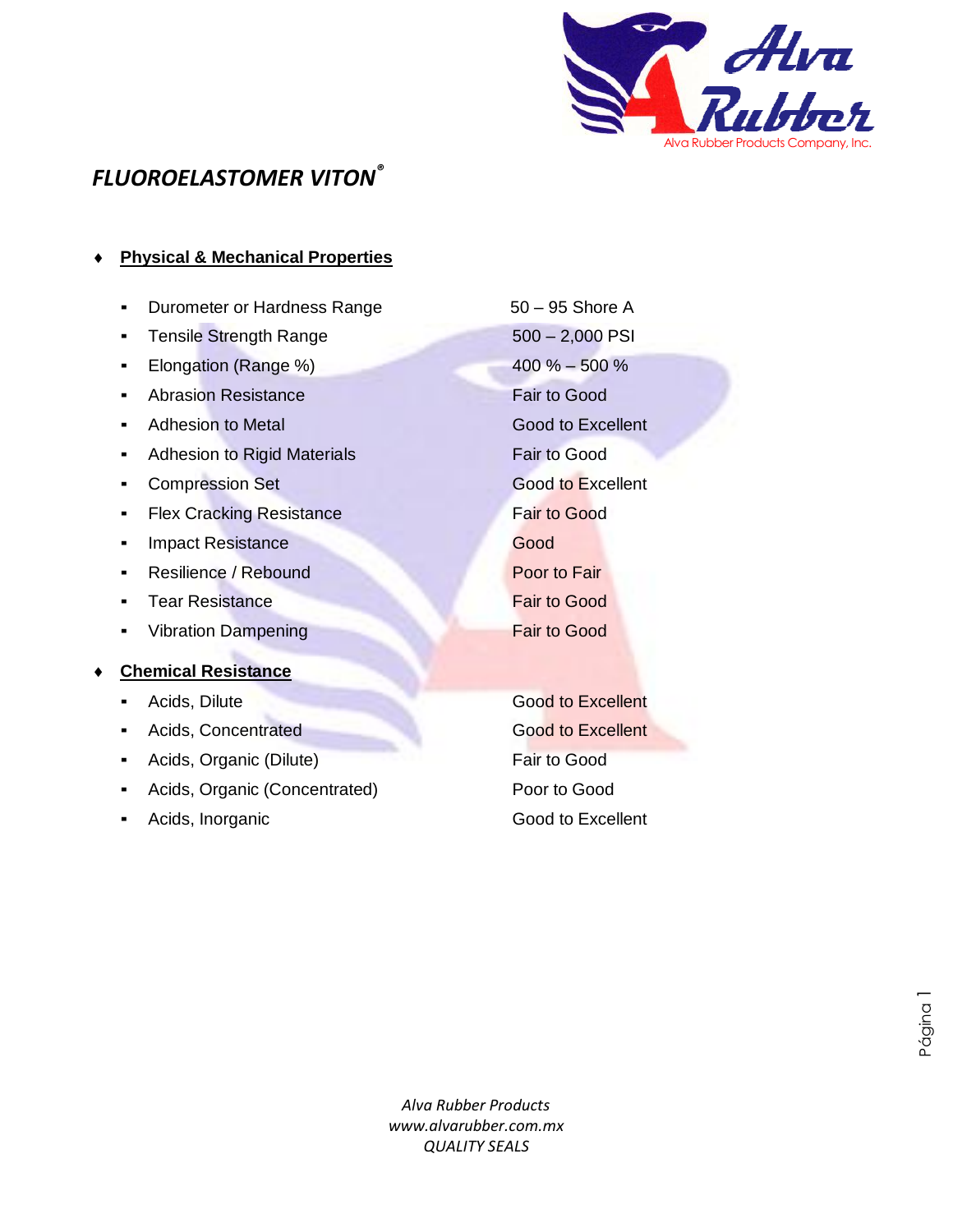

# *FLUOROELASTOMER VITON®*

**Chemical Resistance**

|   | Alcohol's                         | <b>Fair to Excellent</b> |
|---|-----------------------------------|--------------------------|
|   | Aldehydes                         | Poor                     |
| ٠ | Alkalies, Dilute                  | <b>Fair to Good</b>      |
| п | Alkalies, Concentrated            | Poor                     |
| ٠ | Amines                            | Poor                     |
| ٠ | Animal & Vegetable Oils           | <b>Excellent</b>         |
| ٠ | Brake Fluids, Non-Petroleum Based | Poor to Fair             |
| ٠ | <b>Diester Oils</b>               | Good to Excellent        |
| п | Esters, Alkyl Phosphate           | Poor                     |
| ٠ | Esters, Aryl Phosphate            | <b>Excellent</b>         |
| п | <b>Ethers</b>                     | Poor                     |
| ٠ | Fuel, Aliphatic Hydrocarbon       | <b>Excellent</b>         |
|   | Fuel, Aromatic Hydrocarbon        | <b>Excellent</b>         |
|   | Fuel, Extended (Oxygenated)       | <b>Excellent</b>         |
| п | <b>Halogenated Solvents</b>       | <b>Good to Excellent</b> |
|   | Hydrocarbon, Halogenated          | <b>Good to Excellent</b> |
|   | Ketones                           | Poor                     |
| п | <b>Lacquer Solvents</b>           | Poor                     |
| п | LP Gases & Fuel Oils              | Excellent                |
| ٠ | <b>Mineral Oils</b>               | Excellent                |
| ٠ | Oil Resistance                    | Excellent                |
| ٠ | <b>Petroleum Aromatic</b>         | Excellent                |
| п | <b>Petroleum Non-Aromatic</b>     | Excellent                |
|   | Refrigerant Ammonia               | Poor                     |
|   | Silicone Oil                      | Excellent                |
|   | <b>Solvent Resistance</b>         | <b>Excellent</b>         |

*Alva Rubber Products www.alvarubber.com.mx QUALITY SEALS*